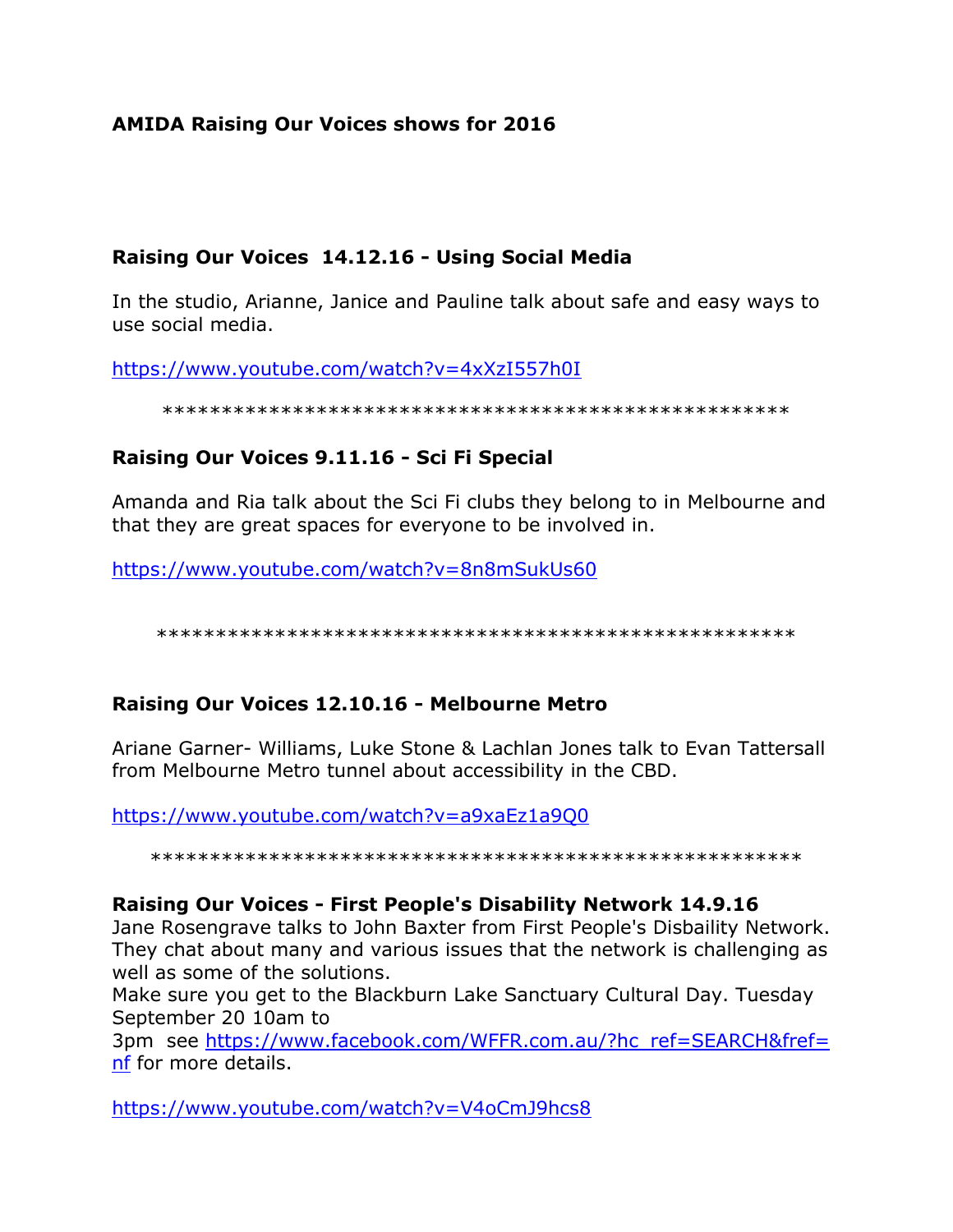## Raising Our Voices - Inquiry into Abuse in Disability Services Report 10.8.16

Ariane and Luke discuss the recently released Inquiry into Abuse in Disability Services.

The final report highlighted the widespread nature of abuse and neglect of people with disability and how reports of abuse and suspected abuse of people with a disability are often ignored or not adequately addressed. For more information contact AMIDA on (03) 9650 2722

https://www.youtube.com/watch?v=r4WoFKoRocM

### Raising Our Voices - Victorian Self Advocacy Network Speak Out 13.7.16

At a recent forum and skills workshop with People from the Victorian Self Advocacy Network, James, Ria and Norrie spoke with Matt, Jessica, Marlene, Nola, Jules, Adrian, Glenn, Ben, Brendan, David, Gabrielle, Christian, John, Janice, Jamie, Bec and Maryanne about the issues that matters to them.

https://www.youtube.com/watch?v=NkCRyGQ4tE4

### Raising Our Voices - Radiothon -8.6.16

Pauline, Peter and James say thanks to everyone who donated to keep Raising Our Voices on the air for another year.

https://www.youtube.com/watch?v=TxIS9cKm2tw

## Raising Our Voices - What's in the Budget for People with Disability? 11th May 2016

Ariane Garner- Williams and Pauline Williams discuss the 2016 Federal and Victorian State Budgets. The closure of the last institutions and making sure future builds for community housing avoid isolating people with disabilities.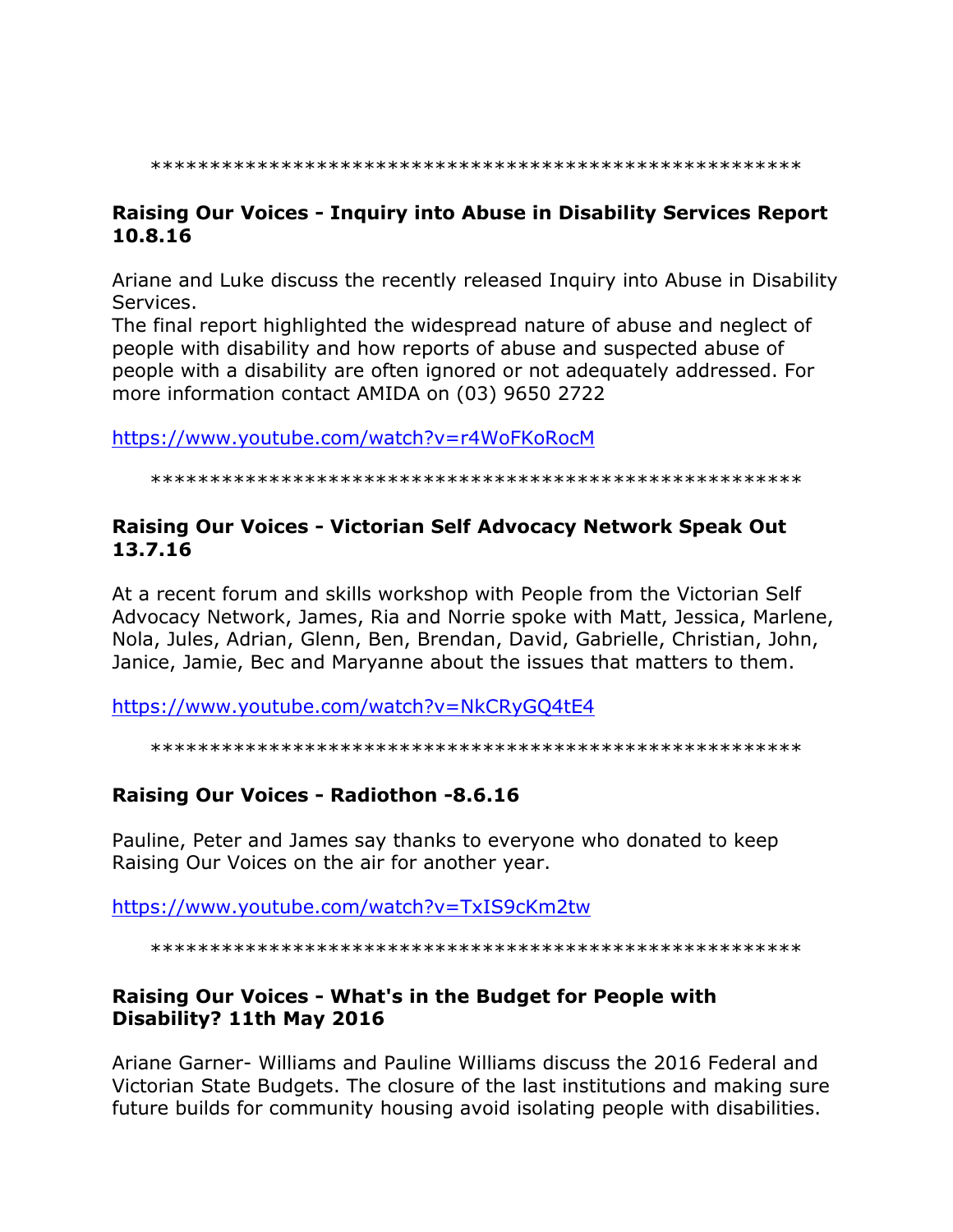https://www.youtube.com/watch?v=az8PKh6d 08

# Raising Our Voices - Knowing Your Rights on Trains, Planes & Buses 13.4.16

This month we're talking all things Transport - everything from trains, planes and buses and knowing your rights. Presented by Ariane Garner-Williams, Lachlan Jones, James Teeken and Pauline Williams

https://www.youtube.com/watch?v=WMwivbKjpoo

# Raising Our Voices - No Strangers Here CD 9.3.16

Live from Reinforce's No Strangers Here CD Launch in Dec 2015

Reinforce decided that the best way to educate, create a new voice and introduce new listeners to the concepts of Self Advocacy was to produce these catchy songs.

Reinforce is a Self Advocacy organisation for and by people with an Intellectual disability. It is run to ensure that the rights of people with an intellectual disability are upheld in the same way as everyone else in the community with respect, dignity and inclusion.

https://www.youtube.com/watch?v=3IOi4zugBgk

# Raising Our Voices - Why Self Advocacy Matters 10.2.16

# Is Self Advocacy on the Map? Part 2

The 'Why Self Advocacy Matters' forum and Q&A, took place on Wednesday, 25 November 2015. Hosted by the Self Advocacy Resource Unit (SARU), Raising Our Voices and other Victorian self advocacy groups

The forums focus was on the way self advocacy works to empower people, to change and strengthen disability support and mainstream systems and to build more inclusive communities and the many ways people can support self advocacy groups. It was an opportunity to hear about the link between